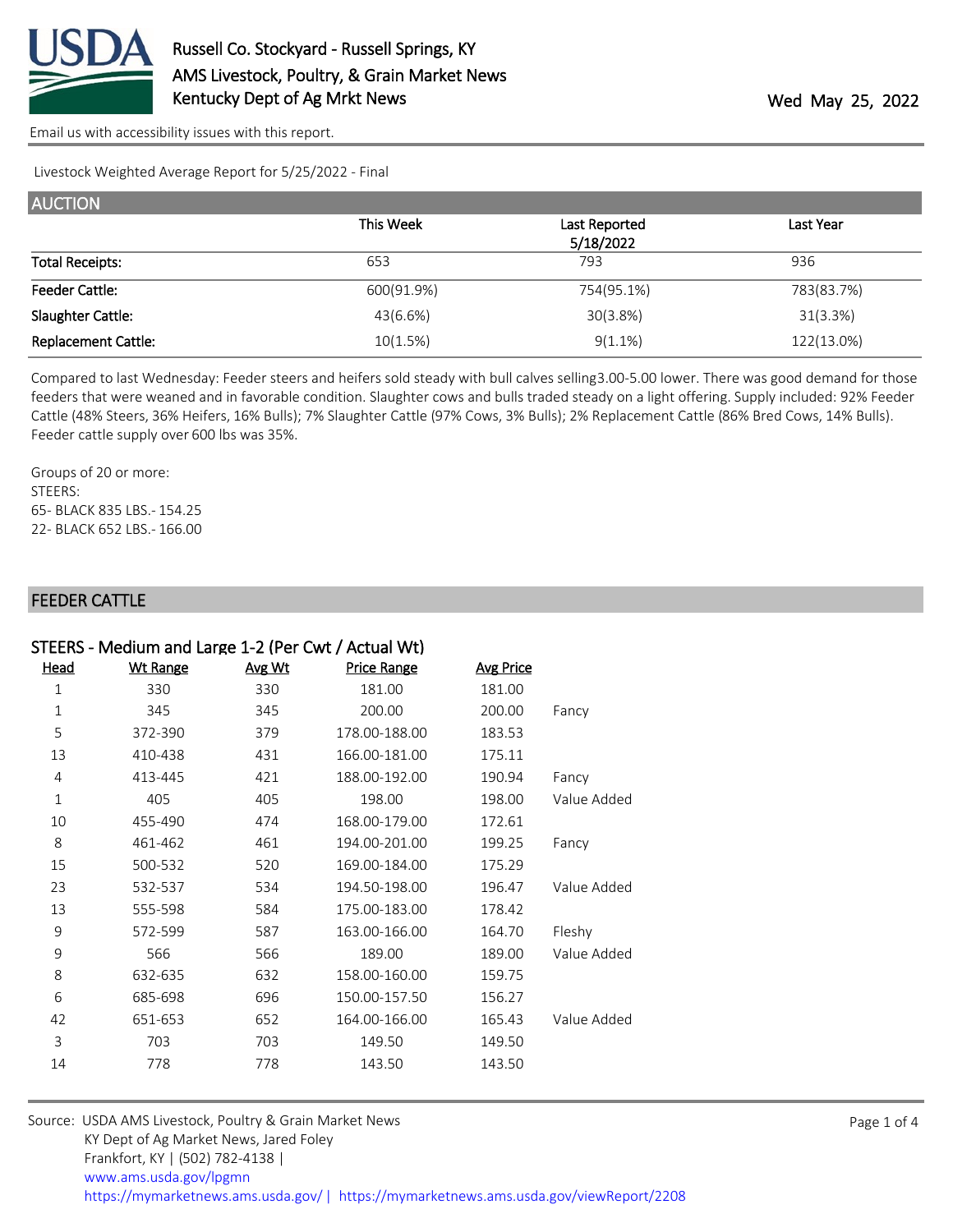

[Email us with accessibility issues with this report.](mailto:mars@ams.usda.gov?subject=508%20issue)

| 65 |     |     | 154.25 | 154.25 | Value Added |
|----|-----|-----|--------|--------|-------------|
|    | 948 | 948 | 120.50 | 120.50 |             |

|               | STEERS - Medium and Large 2-3 (Per Cwt / Actual Wt) |               |                    |                  |
|---------------|-----------------------------------------------------|---------------|--------------------|------------------|
| Head          | <b>Wt Range</b>                                     | <b>Avg Wt</b> | <b>Price Range</b> | <b>Avg Price</b> |
| 3             | 395                                                 | 395           | 140.00             | 140.00           |
|               | 495                                                 | 495           | 155.00             | 155.00           |
| 3             | 505-540                                             | 520           | 142.00-160.00      | 154.06           |
| 4             | 550-563                                             | 560           | 120.00-143.00      | 137.35           |
| $\mathcal{P}$ | 622                                                 | 622           | 130.00             | 130.00           |
|               | 775                                                 | 775           | 124.00             | 124.00           |

## HEIFERS - Medium and Large 1-2 (Per Cwt / Actual Wt)

| <u>Head</u>    | <b>Wt Range</b> | Avg Wt | <b>Price Range</b> | <b>Avg Price</b> |             |
|----------------|-----------------|--------|--------------------|------------------|-------------|
| $1\,$          | 245             | 245    | 170.00             | 170.00           |             |
| $\overline{2}$ | 255-275         | 265    | 154.00-162.50      | 158.09           |             |
| 4              | 257             | 257    | 172.50             | 172.50           | Fancy       |
| $\overline{2}$ | 330-345         | 338    | 150.00-155.00      | 152.44           |             |
| 3              | 320-330         | 323    | 170.00-174.00      | 171.98           | Fancy       |
| 20             | 350-390         | 374    | 155.00-172.00      | 164.22           |             |
| 3              | 388             | 388    | 184.00             | 184.00           | Fancy       |
| 24             | 402-448         | 430    | 154.00-169.00      | 164.30           |             |
| 24             | 450-490         | 477    | 148.00-165.00      | 157.86           |             |
| 20             | 500-535         | 509    | 138.50-155.00      | 150.56           |             |
| 21             | 520-534         | 531    | 159.00-160.00      | 159.19           | Value Added |
| 29             | 550-590         | 570    | 136.00-152.00      | 140.62           |             |
| 4              | 588             | 588    | 159.00             | 159.00           | Value Added |
| 13             | 605-645         | 632    | 130.00-141.50      | 137.71           |             |
| 6              | 625             | 625    | 146.00             | 146.00           | Value Added |
| 8              | 650-690         | 674    | 120.00-132.00      | 127.81           |             |
| 4              | 655             | 655    | 145.00             | 145.00           | Value Added |
| $\overline{2}$ | 730             | 730    | 134.00             | 134.00           |             |
| 1              | 1065            | 1065   | 100.50             | 100.50           |             |

### HEIFERS - Medium and Large 2-3 (Per Cwt / Actual Wt)

| Wt Range | Avg Wt | Price Range   | Avg Price |
|----------|--------|---------------|-----------|
| 362-390  | 372    | 143.00-148.00 | 145.93    |
| 425-435  | 430    | 140.00-148.00 | 142.64    |
| 570.     | 570    | 130.00        | 130.00    |
|          |        |               |           |

# HEIFERS - Large 1-2 (Per Cwt / Actual Wt) Head Wt Range Avg Wt Price Range Avg Price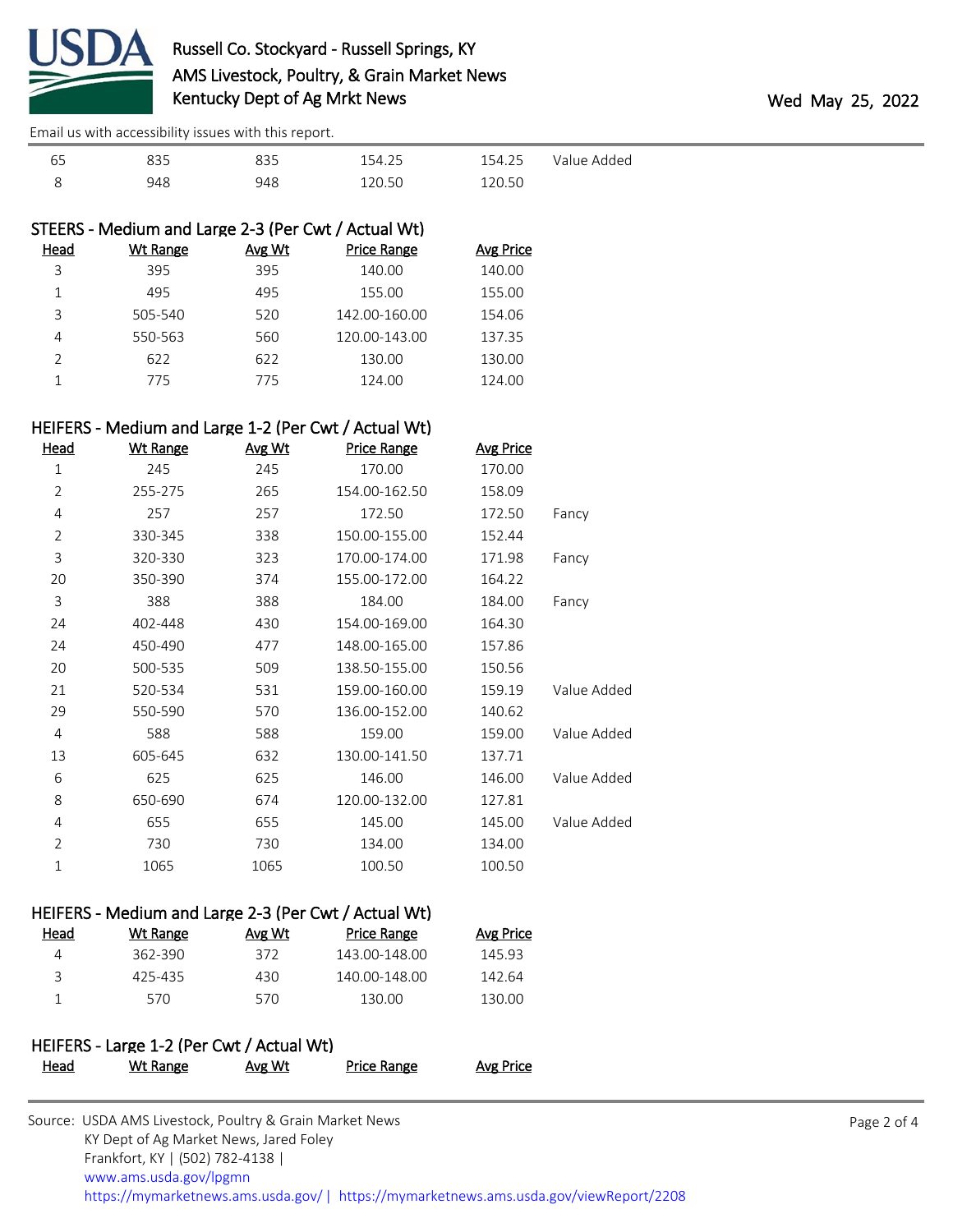

2 517 517 123.00 123.00

[Email us with accessibility issues with this report.](mailto:mars@ams.usda.gov?subject=508%20issue)

|                | BULLS - Medium and Large 1-2 (Per Cwt / Actual Wt) |               |                    |                  |             |
|----------------|----------------------------------------------------|---------------|--------------------|------------------|-------------|
| Head           | <b>Wt Range</b>                                    | <u>Avg Wt</u> | <b>Price Range</b> | <b>Avg Price</b> |             |
| $\overline{2}$ | 250-295                                            | 273           | 166.00-172.50      | 168.98           |             |
| $\overline{2}$ | 265                                                | 265           | 195.00             | 195.00           | Fancy       |
| $\overline{2}$ | 337                                                | 337           | 177.50             | 177.50           |             |
| 6              | 350-376                                            | 366           | 172.50-183.00      | 175.84           |             |
| 15             | 415-445                                            | 431           | 166.00-176.00      | 171.87           |             |
| 5              | 403                                                | 403           | 185.00             | 185.00           | Fancy       |
| 7              | 455-467                                            | 463           | 160.00-172.00      | 166.90           |             |
| 17             | 500-540                                            | 521           | 160.00-173.00      | 166.39           |             |
| 8              | 550-595                                            | 562           | 150.00-163.00      | 158.58           |             |
| 3              | 573                                                | 573           | 174.00             | 174.00           | Value Added |
| 5              | 600-630                                            | 618           | 140.00-154.00      | 147.78           |             |
| 3              | 660-695                                            | 683           | 133.00-139.00      | 134.93           |             |
| 1              | 730                                                | 730           | 133.00             | 133.00           |             |
| $\overline{2}$ | 750                                                | 750           | 130.00             | 130.00           |             |
| $\overline{2}$ | 812                                                | 812           | 110.00             | 110.00           |             |
| 1              | 885                                                | 885           | 113.00             | 113.00           |             |
| 4              | 861                                                | 861           | 130.00             | 130.00           | Natural     |

| BULLS - Medium and Large 2-3 (Per Cwt / Actual Wt) |  |  |  |  |
|----------------------------------------------------|--|--|--|--|
|----------------------------------------------------|--|--|--|--|

| Head | Wt Range | Avg Wt | <b>Price Range</b> | Avg Price |
|------|----------|--------|--------------------|-----------|
|      | 375      | 375    | 152.50             | 152.50    |
|      | 425      | 425    | 145.00             | 145.00    |
|      | 475-490  | 483    | 140.00-145.00      | 142.54    |
|      | 525      | 525    | 153.00             | 153.00    |

# SLAUGHTER CATTLE

|      | COWS - Breaker 75-80% (Per Cwt / Actual Wt) |        |                    |           |                 |
|------|---------------------------------------------|--------|--------------------|-----------|-----------------|
| Head | Wt Range                                    | Avg Wt | <b>Price Range</b> | Avg Price | <b>Dressing</b> |
| 8    | 1225-1500                                   | 1372   | 80.00-87.50        | 83.86     | Average         |
| 1    | 1400                                        | 1400   | 93.50              | 93.50     | High            |
|      |                                             |        |                    |           |                 |
|      | COWS - Boner 80-85% (Per Cwt / Actual Wt)   |        |                    |           |                 |
| Head | Wt Range                                    | Avg Wt | <b>Price Range</b> | Avg Price | <b>Dressing</b> |
|      | 1045-1210                                   | 1135   | 74.50-82.50        | 79.48     | Average         |
| 1    | 1190                                        | 1190   | 90.00              | 90.00     | High            |
| C    |                                             |        |                    |           |                 |

# COWS - Lean 85-90% (Per Cwt / Actual Wt)

| Source: USDA AMS Livestock, Poultry & Grain Market News                                |
|----------------------------------------------------------------------------------------|
| KY Dept of Ag Market News, Jared Foley                                                 |
| Frankfort, KY   (502) 782-4138                                                         |
| www.ams.usda.gov/lpgmn                                                                 |
| https://mymarketnews.ams.usda.gov/   https://mymarketnews.ams.usda.gov/viewReport/2208 |
|                                                                                        |